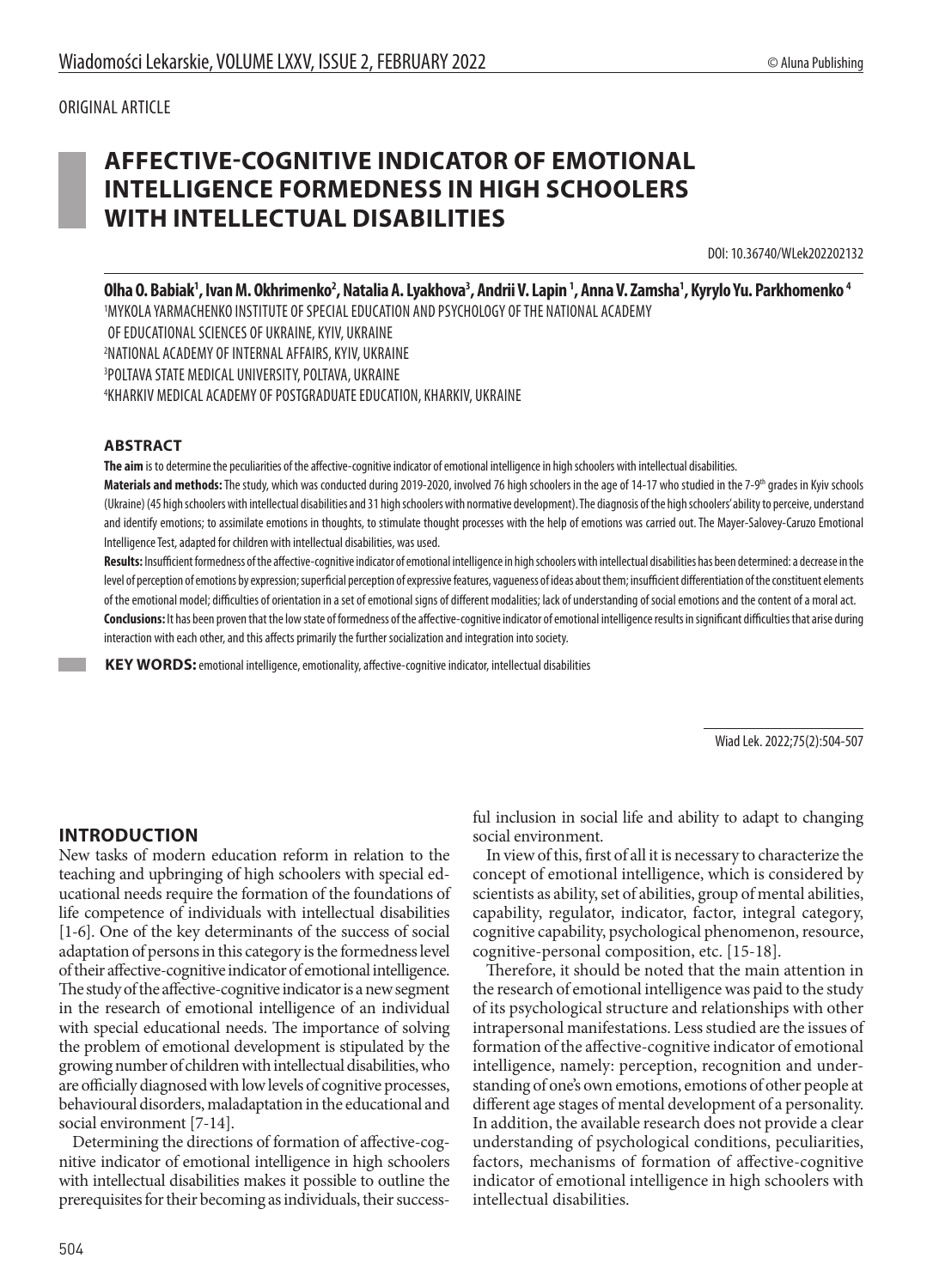#### **THE AIM**

The aim of this study is to determine the peculiarities of the affective-cognitive indicator of emotional intelligence in high schoolers with intellectual disabilities.

#### **MATERIALS AND METHODS**

The vision of emotional intelligence as a set of abilities that form an affective-cognitive construct requires a certain specificity of the organization of the ascertaining study. Thus, in order to identify the formedness of affective-cognitive indicator of emotional intelligence of high schoolers with intellectual disabilities, we conducted the experimental research, which involved 76 high schoolers in the age of  $14-17$  who studied in the  $7-9$ <sup>th</sup> grades in Kyiv schools (45 children with intellectual disabilities and 31 high schoolers with normative development). The study in comparative terms makes it possible to more thoroughly identify the specific peculiarities of the affective-cognitive indicator of emotional intelligence in high schoolers with intellectual disabilities. At the same time, the performance of diagnostic tasks by children with normative development serves as an indicator of the age norm.

The study of the formedness of affective-cognitive indicator of emotional intelligence in high schoolers with intellectual disabilities was carried out in several stages according to certain criteria, which allowed determining the levels of formedness of affective-cognitive indicator of emotional intelligence of high schoolers with intellectual disabilities. The first stage involves the diagnosis of the ability to perceive, understand and identify emotions. This stage involved the usage of MSCEIT v. 2.0 (The Mayer-Salovey-Caruzo Emotional Intelligence Test), adapted for children with intellectual disabilities; the second stage includes the diagnosis of the ability to assimilate emotions in thoughts, to stimulate thought processes with the help of emotions using the method of N. Hall [19].

We used the rank correlation coefficient according to the two-sided Student's t-test (for independent, unrelated samples) to compare the results of the study. The results were considered reliable at p < 0.05.

The study was performed in accordance with the requirements of the Code of Ethics of Scientists of Ukraine, approved by the Resolution of the General Meeting of the National Academy of Sciences of Ukraine (Protocol No. 2 of April 15, 2009). According to its provisions, the members of the scientific community are guided by the rules of ethical conduct and professional communication; respect the principles, values, norms, rules, and conditions of academic honesty in their activities. The preliminary consent to participate in the research was obtained from all respondents.

#### **RESULTS**

The peculiarities of the affective-cognitive indicator were studied in the course of the research i. e. the perception of expressive signs of emotions, types of perception of expression. To this end, the ability to adequately recognize and verbalize the emotional state presented in the schematic image was studied.

The quantitative and qualitative analysis of the results of the study revealed that high schoolers with intellectual disabilities (ID) have mostly medium and low levels of expression perception, the number of established expressive traits is much lower (62.5%) than in high schoolers with normative development (ND) (80 %). The results of the study of the level of perception of expressive signs of emotions are presented in Table I.

The Student's t-test was used to assess the significance of differences between the levels of perception of expression found during the comparative analysis of the studied groups of high schoolers. Numerical values of the Student's t-test between the groups of children (ID and ND) are statistically significant: between the  $7<sup>th</sup>$  grades high schoolers with ND and ID ( $t = 3.63$  at  $p \le 0.05$ ); between the 9<sup>th</sup> grade high schoolers with ND and ID ( $t = 3.23$  at  $p \le 0.05$ ), as well as in the groups of high schoolers: between the  $7<sup>th</sup>$  grade high schoolers with ND and the  $9<sup>th</sup>$  grade high schoolers with ND (t = 3, 09 at  $p \le 0.05$ ); between the 7<sup>th</sup> grade high schoolers and the 9<sup>th</sup> grade high schoolers with ID ( $t = 2.05$ ) at  $p$  ≤ 0.05).

Thus, the perception of expressive signs of emotions in high schoolers with intellectual disabilities is at a lower level of development, compared with the age norm. The high schoolers with ID are completely unable to perceive, recognize and understand their own emotions and the emotions of other people, they explain one emotion through another (difficulties at the stage of categorization are primarily related to the underdevelopment of mental activity, memory and imagination); lack of self-awareness and awareness of another person (indicating a low level of value of another person for adolescents with ID).

In contrast to the high schoolers with intellectual disabilities, the children with normative development correctly interpreted the meaning of the emotional pictogram focusing on their emotional experience; they could explain the presence of those signs of expression that indicated the emotion. There was a statistically significant difference in groups between the  $7^{\rm th}$  grade high schoolers: between the pre-schoolers with ND and the high schoolers with ID (t = 4.19 at  $p \le 0.05$ ). The same was seen in the groups between the 9<sup>th</sup> grade high schoolers: between the children with ND and ID ( $t = 2.79$  at  $p \le 0.05$ ); there was also a significant difference in the groups between the  $7<sup>th</sup>$  grade high schoolers with ND and the  $9<sup>th</sup>$  grade high schoolers with ND (t = 1.57 at  $p \le 0.05$ ).

Analysing the level of understanding of the expressive signs of high schoolers' emotions, significant differences were revealed in this indicator between the children with ND and high schoolers with ID. Three levels were identified based on the analysis of the content of understanding of emotions by high schoolers with ID: high, medium and low (Table II).

There was a statistically significant difference in the groups between the 7<sup>th</sup> grade high schoolers with ND and the 9<sup>th</sup> grade high schoolers with ND (t = 1.32, p  $\leq$  0.05).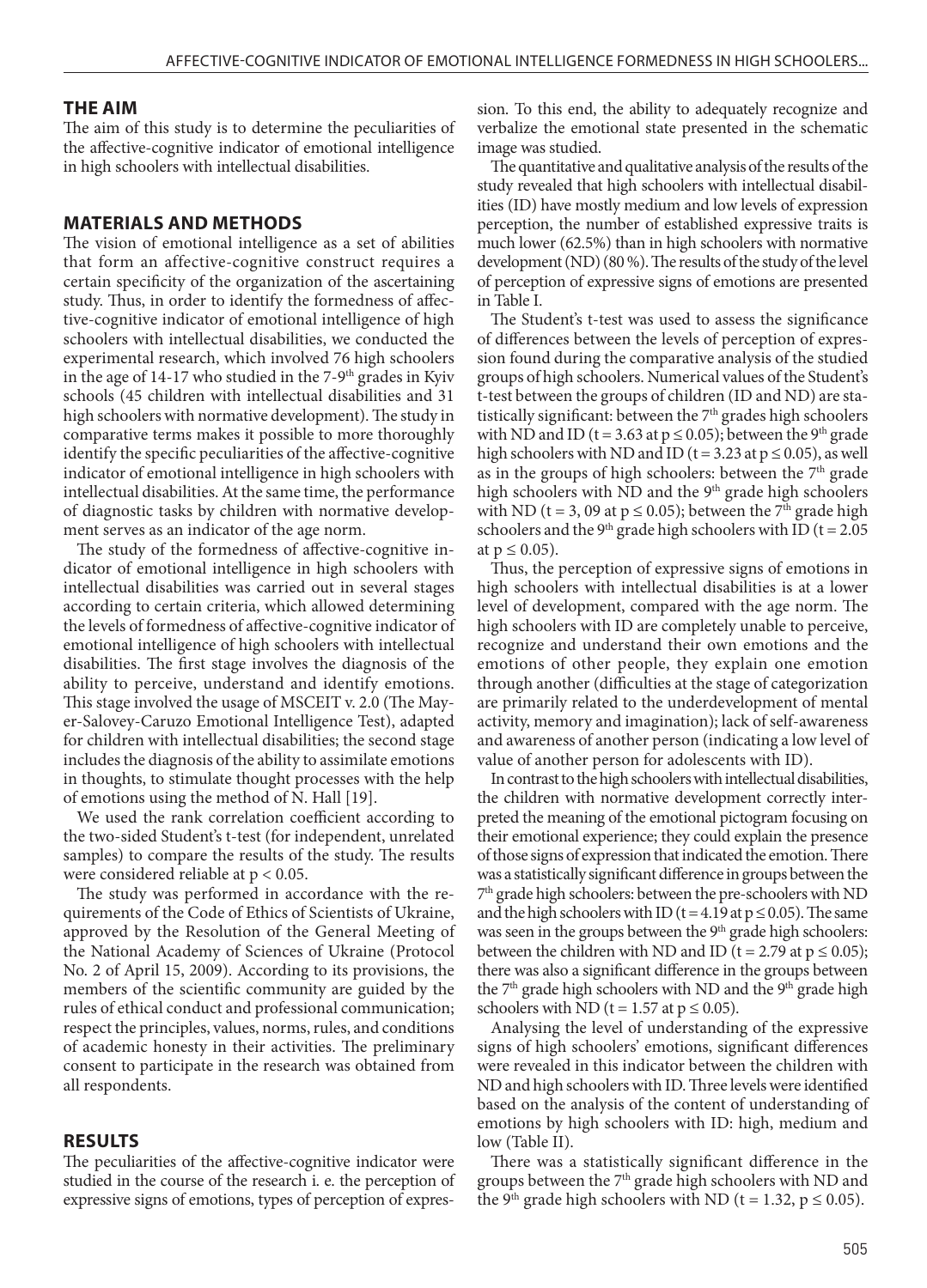|           | The level of expressive traits perception |                     |                  |                                                      |                     |                  |  |
|-----------|-------------------------------------------|---------------------|------------------|------------------------------------------------------|---------------------|------------------|--|
| Grade     | High schoolers with normative development |                     |                  | <b>High schoolers with intellectual disabilities</b> |                     |                  |  |
|           | <b>High level</b>                         | <b>Medium level</b> | <b>Low Level</b> | <b>High level</b>                                    | <b>Medium level</b> | <b>Low level</b> |  |
| 7th grade |                                           | 51.5                | $21.2\%$         | 10                                                   | 46.7                | 43.3             |  |
| 9th grade | 47                                        | 41.2                | 11.8             | 11.1                                                 | 61.1                | 27.3             |  |

**Table І.** Comparison of the levels of expression perception in the high schoolers with ND and ID, %

**Table ІI.** Comparison of the levels of understanding of expressive signs of emotions in the high schoolers with ID and ND, %

|           | The level of understanding of expressive signs of emotions |                     |                  |                                               |                     |                  |  |
|-----------|------------------------------------------------------------|---------------------|------------------|-----------------------------------------------|---------------------|------------------|--|
| Grade     | High schoolers with normative development                  |                     |                  | High schoolers with intellectual disabilities |                     |                  |  |
|           | <b>High level</b>                                          | <b>Medium level</b> | <b>Low Level</b> | <b>High level</b>                             | <b>Medium level</b> | <b>Low level</b> |  |
| 7th grade | 37.3                                                       | 55.4                | 73               | 10.7                                          | 46.4                | 42.9             |  |
| 9th grade | 39.5                                                       | 58.8                | 1.8              | 13.6                                          | 54.6                | 31.8             |  |

**Table IIІ.** Comparison of the levels of emotional identification in the high schoolers with ID and ND, %

|           | The level of emotional identification     |                     |                  |                                               |                     |                  |  |
|-----------|-------------------------------------------|---------------------|------------------|-----------------------------------------------|---------------------|------------------|--|
| Grade     | High schoolers with normative development |                     |                  | High schoolers with intellectual disabilities |                     |                  |  |
|           | <b>High level</b>                         | <b>Medium level</b> | <b>Low Level</b> | <b>High level</b>                             | <b>Medium level</b> | <b>Low level</b> |  |
| 7th grade | 37.3                                      | 61.5                | 1.2              | 17.8                                          | 39.3                | 42.9             |  |
| 9th grade | 395                                       | 59.8                | 07               | 13.6                                          | 59.1                | 27.3             |  |

The peculiarities of emotional identification, the peculiarities of correlation of emotion expressive signs were studied in the course of performing experimental tasks. The analysis of experimental data showed that the establishment of the emotion identification was common to all categories of children. At the same time, the high schoolers with ND independently organized activities, and the high schoolers with ID did not begin to perform tasks due to the narrowing of the scope of their perception. The results of the study of the levels of identification of emotions in the high schoolers with ID and ND are presented in Table III.

In our opinion, the causes of difficulties in identifying emotions can be justified by the peculiarities of the mechanisms of identification of emotions in high schoolers with intellectual disabilities, they do not have adequate terms to describe the emotions of another person, children are able to identify an emotion based on only one source of information i. e. the situation in which the character found himself or his facial expression. On the other hand, the identification of emotions is influenced by the shortcomings of intellectual functions, as well as the conditions in which the high schoolers with ID live and are brought up.

The method of mathematical statistics revealed a significant difference in the groups between the  $7<sup>th</sup>$  grade high schoolers: between the high schoolers with ND and ID ( $t = 1.63$  at  $p \le 0.05$ ). A significant difference was revealed in the groups of the 9<sup>th</sup> grade high schoolers, in particular between the high schoolers with ND and ID ( $t = 2.67$  at  $p \le 0.05$ ). There was a significant difference between the groups of the  $7<sup>th</sup>$  grade high schoolers with ND and the 9<sup>th</sup> grade high schoolers with ND (t = 2.44 at  $p \le 0.05$ ), between the 7<sup>th</sup> grade and the 9<sup>th</sup> grade high schoolers with ID (t = 2.44 at  $p \le 0.05$ ).

## **DISCUSSION**

The theoretical basis of our theoretical and experimental research was the position that increased emotional competence improves psychological and physiological well-being, which is a necessary condition for socialization and integration into society [6, 20-27]. In support of the position of scientists, our study showed that high schoolers with intellectual disabilities are characterised by insufficiently developed emotional competence, in contrast to high schoolers with normative development.

Our study is also a supplement to the conclusions made by Chetveryk-Burchak [28] that the mechanisms of emotional intelligence, which are based on a positive or negative attitude towards the object, the focus on the object or away from it and the modality of emotion affect the life-sustaining activities of the individual.

At the same time, our results complement the scientific research by Megías, Gutiérrez-Cobo, Fernández-Berrocal, Cabello, & Gómez-Leal [12] in terms of the fact that emotional intelligence is associated with perceptual, cognitive processes, as well as their physiological characteristics. It should be noted that the high schoolers with intellectual disabilities have mostly low and medium levels of perception, understanding of expressive signs and arbitrary expression of emotions of different modalities, which affects the formation of their personality and successful inclusion in social life and ability to adapt to changing social environment.

## **CONCLUSIONS**

The analysis of the psychological literature showed gaps in the study of emotional intelligence in high schoolers with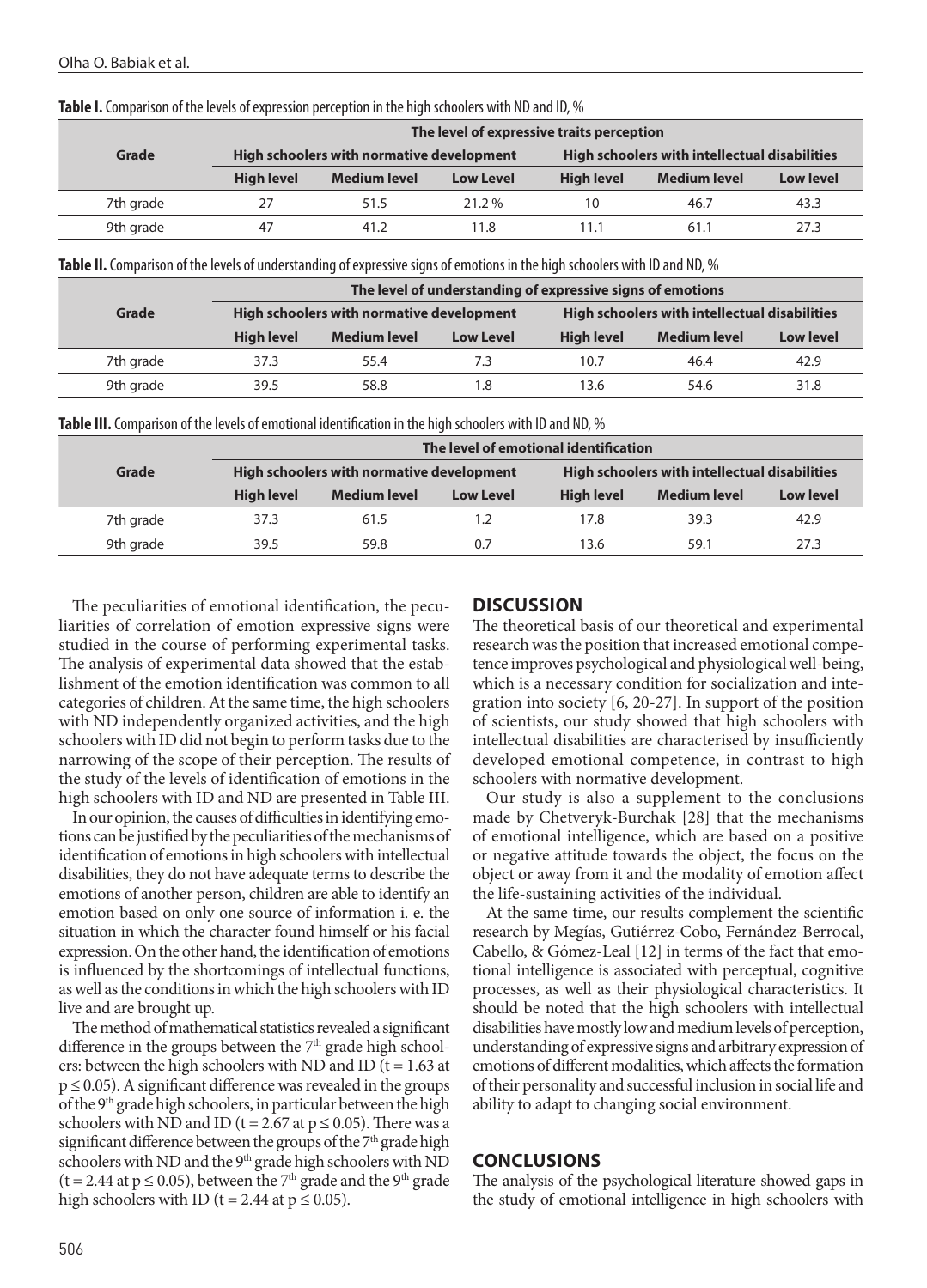intellectual disabilities. This became the basis of our experimental study. Thus, it was found that the high schoolers with intellectual disabilities are characterised by insufficiently formed affective-cognitive indicator of emotional intelligence; the low state of this indicator formedness results in significant difficulties that arise during interaction with each other.

The results of our study give the right to ascertain the existing problems in the personal development and emotional intelligence of high schoolers with intellectual disabilities. They feel unprotected, have emotional anxiety and are therefore highly dependent on their surroundings. The presence of deep originality of emotional and volitional development largely determines the low level of affective-cognitive indicator formedness, being one of the reasons for low social activity and low level of social adaptation of children in this category. This situation encourages the delineation of areas of correctional work on the formation of affective-cognitive indicator of emotional intelligence of adolescents.

We consider it promising to study the levels of emotional intelligence formedness in high schoolers with intellectual disabilities of middle and senior school age in secondary schools in comparison with their healthy peers.

## **REFERENCES**

- 1. Babiak O. O., Batasheva N. I. Korektsiia rozvytku emotsiinoi sfery u ditei iz zatrymkoiu psykhichnoho rozvytku. [Correction of the development of the emotional sphere in children with mental retardation]. Osoblyva dytyna: navchannia i vykhovannia. 2020; 1: 14-21. (in Ukrainian).
- 2. Bucich M., MacCann C. Emotional intelligence research in Australia: Past contributions and future directions. Australian Journal of Psychology. 2019; 71: 59-67. doi: https://doi.org/10.1111/ajpy.12231.
- 3. Ciarrochi J. V. On being tense yet tolerant: The paradoxical effects of trait anxiety and aversive mood on intergroup judgments. Group Dinamics: Theory, research and Practice. 1999; 3: 227-238.
- 4. Guastello D. D., Guastello S. J. Androgyny, gender role behavior, and emotional intelligence among college students and their parents. Sex Roles: A Journal of Research. 2003; 49(11): 663-673.
- 5. Zhamardiy V., Shkola O., Okhrimenko I. et al. Checking of the methodical system efficiency of fitness technologies application in students' physical education. Wiad Lek. 2020; 73(2): 332-341. https://doi: 10.36740/ WLek202002125.
- 6. Zeidner M., Matthews G., Roberts R. D., McCann C. Development of emotional intelligence: Towards a multi-level investment model. Human Development. 2003; 46: 69-96.
- 7. Bratel O., Kostiuk M., Bratel S., Okhrimenko I., Filonenko V. Short-Term memory training of students during foreign language learning. Universal Journal of Educational Research. 2020; 8(4): 1596-1604. doi: 10.13189/ujer.2020.080453.
- 8. Chebotar'ova O.V., Hladchenko I. V. Uchni pochatkovykh klasiv iz porushenniamy intelektualnoho rozvytku: navchannia ta rozvytok [Scientists of cob classes due to the deterioration of intellectual development: new development and development]. Kharkiv: Vydavnytstvo Ranok; 2020, 130 p. (in Ukrainian).
- 9. Evans D. The search hypothesis of emotions. British Journal for the Philosophy of Science. 2002; 53(4): 497-509.
- 10. Griban G., Yavorska T., Tkachenko P. et al. Motor activity as the basis of a healthy lifestyle of student youth. Wiad Lek; 2020; 73(6): 1199-1206. doi: 10.36740/WLek202006123.
- 11. Mayer J. D., Salovey P., Caruso D. R. Emotional intelligence: Theory, findings, and implications. Psychological Inquiry. 2004; 15(3): 197-215.
- 12. Megías A., Gutiérrez-Cobo M. J., Fernández-Berrocal P., Cabello R., Gómez-Leal R. Performance on emotional tasks engaging cognitive control depends on emotional intelligence abilities: an ERP study. Scientific Reports. 2017; 7(1): 16446. http://dx.doi.org/10.1038/ s41598-017-16657-y282.
- 13. Miakushko O. I. Kohnityvnyi pidkhid do formuvannia navchalnopiznavalnykh kompetentnostei u ditei z porushenniamy intelektualnoho rozvytku [Cognitive approach to the formation of educational and cognitive competencies in children with intellectual disabilities]. Teoriia i praktyka spetsialnoi pedahohiky ta psykholohii. 2018; 10: 42-47 (in Ukrainian).
- 14. Russell J. A. Core affect and the psychological construction of emotion. Psychological review. 2003; 110(1): 145.
- 15. Ivanova Ye. O. Psykholohichni umovy rozvytku emotsiinoho intelektu pidlitkiv [Psychological conditions for the development of emotional intelligence of adolescents]. Ukrainskyi psykholohichnyi zhurnal. 2017; 2: 23-36. Retrieved from http://nbuv.gov.ua/UJRN/ukpsj\_2017\_2\_4. (in Ukrainian).
- 16. Mannapova K. R. Spetsyfika emotsiinoho intelektu pidlitkiv z nepovnykh simei [The specifics of the emotional intelligence of adolescents from single-parent families]. Visnyk Kharkivskoho natsionalnoho pedahohichnoho universytetu imeni H. S. Skovorody. 2012; 42(1): 169-179. Retrieved from http://nbuv.gov.ua/UJRN/ VKhnpu\_psykhol\_2012\_42%28 1%29\_20. (in Ukrainian).
- 17. Virna Zh. P., Brahina K. I. Emotsiinyi intelekt u smyslovomu lokusi profesionalizatsii osobystosti. [Emotional intelligence in the semantic locus of professionalization of personality]. Problemy suchasnoi psykholohii. 2015; 2 (8): 38-43. (in Ukrainian).
- 18. Opanasiuk I. V. Psykhodiahnostyka rozvytku emotsiinoho intelektu osobystosti v starshomu shkilnomu vitsi [Psychodiagnostics of the development of emotional intelligence of the individual in high school age]. Visnyk Dnipropetrovskoho universytetu. 2015; 21: 94-103. Retrieved from http://nbuv.gov.ua/UJRN/vdups\_2015\_21\_13. (in Ukrainian).
- 19. Halyan I. M. Psykhodiahnostyka [Psychodiagnostics]. Kyiv: Akademvydav; 2011, 464 p. (in Ukrainian).
- 20. Babiak O. O. Problema emotsiinoho intelektu v psykholohichnyi nautsi. [The problem of emotional intelligence in psychological science]. Osvita osib z osoblyvymy potrebamy : shliakhy rozbudovy. 2020; 16: 21-32. (in Ukrainian).
- 21. Okhrimenko I., Lyhun N., Pryimak V., Korol Ya., Myroshnychenko M. Negative factors of management activities of the security and defence sector representatives and directions of their overcoming. Wiad Lek. 2021; 74 (4): 891-895. doi: 10.36740/WLek202104115
- 22. Bloshchynskyi I., Griban G., Okhrimenko I. et al. Formation of psychophysical readiness of cadets for future professional activity. The Open Sports Sciences Journal. 2021; 14: 1-8. doi: 10.2174/1875399X02114010001.
- 23. Okhrimenko I., Pasko O., Prudka L. et al. The influence of modern sports technologies on health and professional activity of law enforcement officers. Wiad Lek. 2021; 74 (6): 1365-1371. doi: 10.36740/ WLek202106115.
- 24. Nélis D., Kotsou I., Quoidbach J. et al. Increasing emotional competence improves psychological and physical well-being, social relationships, and employability. Emotion. 2011; 11(2): 354-366. doi:10.1037/ a002155.